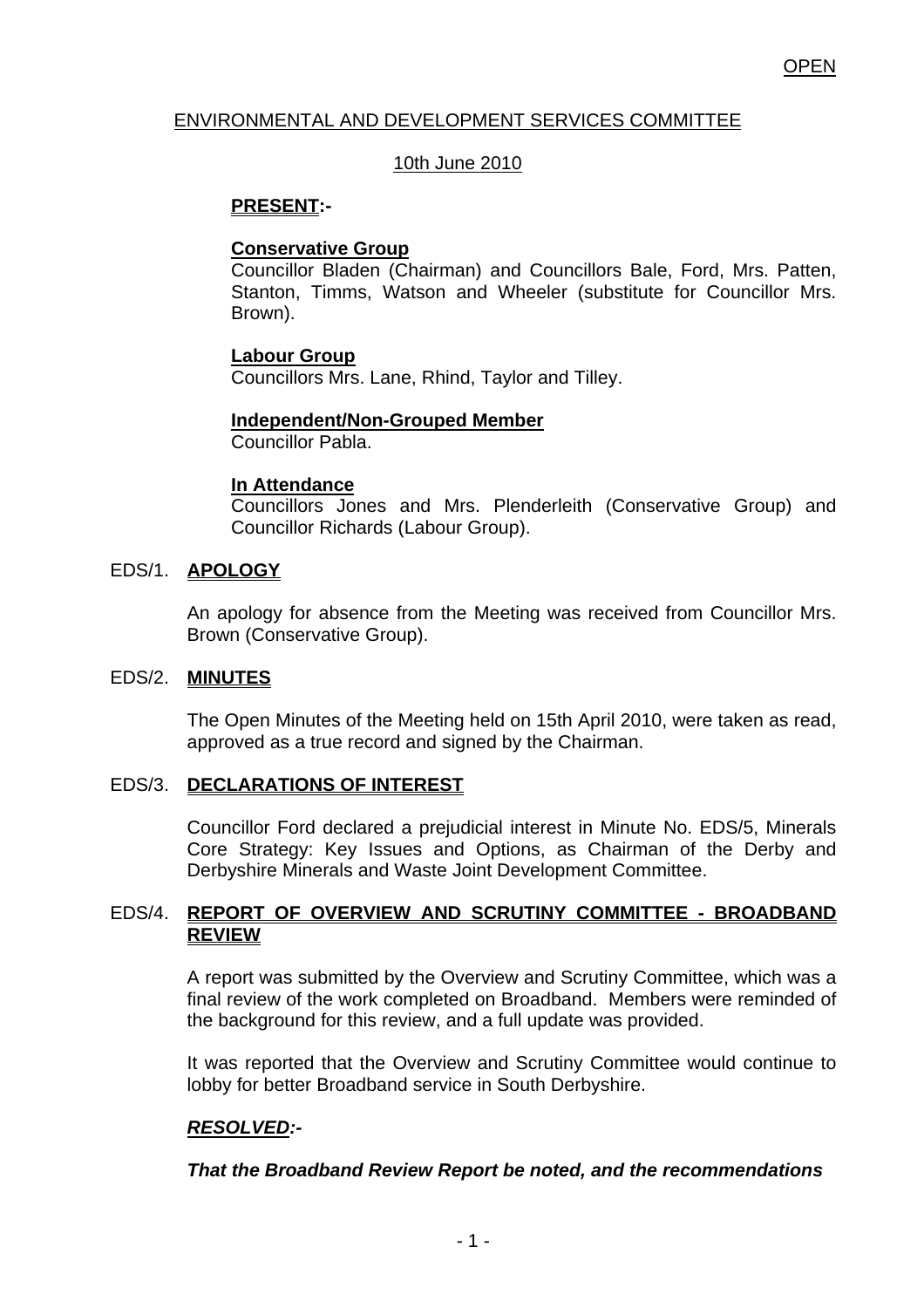## *contained therein, (as attached to the Signed Minute Book at SMB1), be approved.*

# **MATTERS DELEGATED TO COMMITTEE**

# EDS/5. **MINERALS CORE STRATEGY: KEY ISSUES AND OPTIONS**

A report was submitted informing Members of, and requesting a response to, a joint consultation from Derbyshire County Council and Derby City Council, on the Minerals Core Strategy Key Issues and Options within Derbyshire, which focused specifically on issues that affected South Derbyshire.

It was reported that Derbyshire County Council and Derby City Council were jointly preparing the Derby and Derbyshire Minerals Core Strategy. The purpose of this plan was to provide planning guidance, which was related to minerals development up to 2030 within Derbyshire outside of the Peak District National Park. The plan, due to its early stage of preparation did not include any detail on specific site allocations, but sought comments on 20 strategic issues, which were listed within the report. The report focused on 4 issues of interest to communities in South Derbyshire, including determining how much sand and gravel would be needed during the period 2020 to 2030, how best to identify mineral sites in the period from 2020 onwards, given the lack of certainty regarding aggregates targets, how aggregated recycling sites should be planned for, and whether the joint MPA should try to restore mineral sites based on a long term restoration strategy.

# *RESOLVED:-*

*That the general contents of the 'Minerals Core Strategy Key Issues and Options' be noted, and that a response to the consultation be formulated to include the following:* 

- *That the joint Minerals Planning Authorities (MPAs) use historic minerals demand as the basis for future sand and gravel requirements as set out in the report.*
- *That for the period beyond 2020, an approach for identifying future sand and gravel sites based on areas of search be supported, given the lack of clarity over exact minerals apportionments post 2020, as shown in the report.*
- *That Members note the comments about the future sustainability of sand and gravel extraction in the Trent Valley and the potential need to identify alternative locations for sand and gravel extraction towards the end of the Plan period, as set out in the report.*
- *That the Council supports the joint MPA's approach of dealing with secondary waste sites, through the Waste Local Development Framework, as shown in the report.*
- *That the Council supports the production of a long-term strategy to guide minerals sites restoration within the Trent Valley, but request that for all sites, there is a presumption in favour of dry after uses wherever possible and that any document be prepared in consultation with this Authority, as set out in the report.*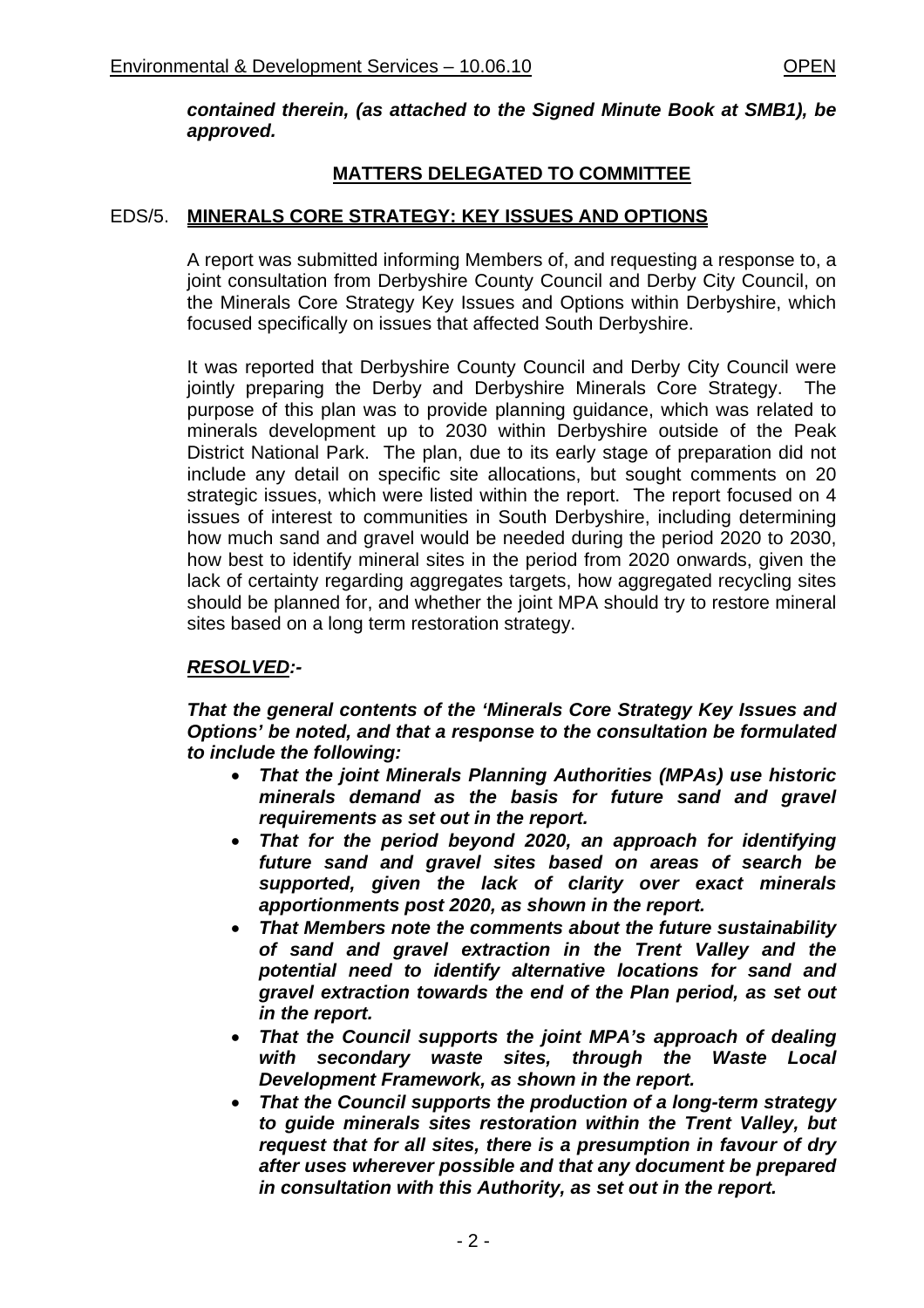- *That minerals operators identify sources of backfill for minerals operations before permission is granted for sites located close to the River Trent, in order to ensure that dry after uses can be secured, and that where sites are located towards the edge of the floodplains, that dry after uses be secured, even if land is restored to a lower level than before it was worked (but still above the water table).*
- *That there is concern about the identification of potential future minerals development in the Dove Valley around Scropton and Foston.*
- *Historically, much of the District has been blighted by coal extraction, however mining has also contributed economically to the area. The potential for further coal mining within South Derbyshire remains; in light of this, the need for a criteria-based policy approach, which is consistent with MPG3 for managing proposals, is acceptable.*

(Councillor Ford declared a prejudicial interest in this item and withdrew from the Meeting during the consideration and determination thereof).

## EDS/6. **DERBYSHIRE LOCAL TRANSPORT PLAN 3: LOCAL TRANSPORT FUTURES – CHALLENGES AND OPTIONS CONSULTATION**

A report was submitted requesting that a response be formulated to the County Council's consultation on transport goals for the emerging Local Transport Plan 3 (LTP).

Local highway authorities had a statutory duty to produce LTP's which set out strategies for the development of local integrated transport for their areas, supported by a programme of transport improvements and initiatives. The LTP's covered road schemes, maintenance of local roads (excluding trunk roads), pavements, public rights of way and greenways, traffic management, public transport services (bus and community rail), community transport, access to services, road safety and environmental protection.

Whilst the current LTP's covered a 5-year period (2006-2011), the new LTP's would comprise a long term strategy, covering the period 2001-2026, and a short term implementation plan, to be reviewed at 3 year intervals.

It was pointed out that this stage of the consultation process related to broad policies and packages of options for Derbyshire, rather than individual schemes and locations. The County Council had prepared a questionnaire, and this had been completed in draft form by the Chairman and Vice-Chairman of the Environmental and Development Services Committee, and was included as an Annexe to the report.

Further to comments from Members, it was agreed that the completion of this questionnaire should be reviewed by one Member from the Conservative Group and one Member from the Labour Group.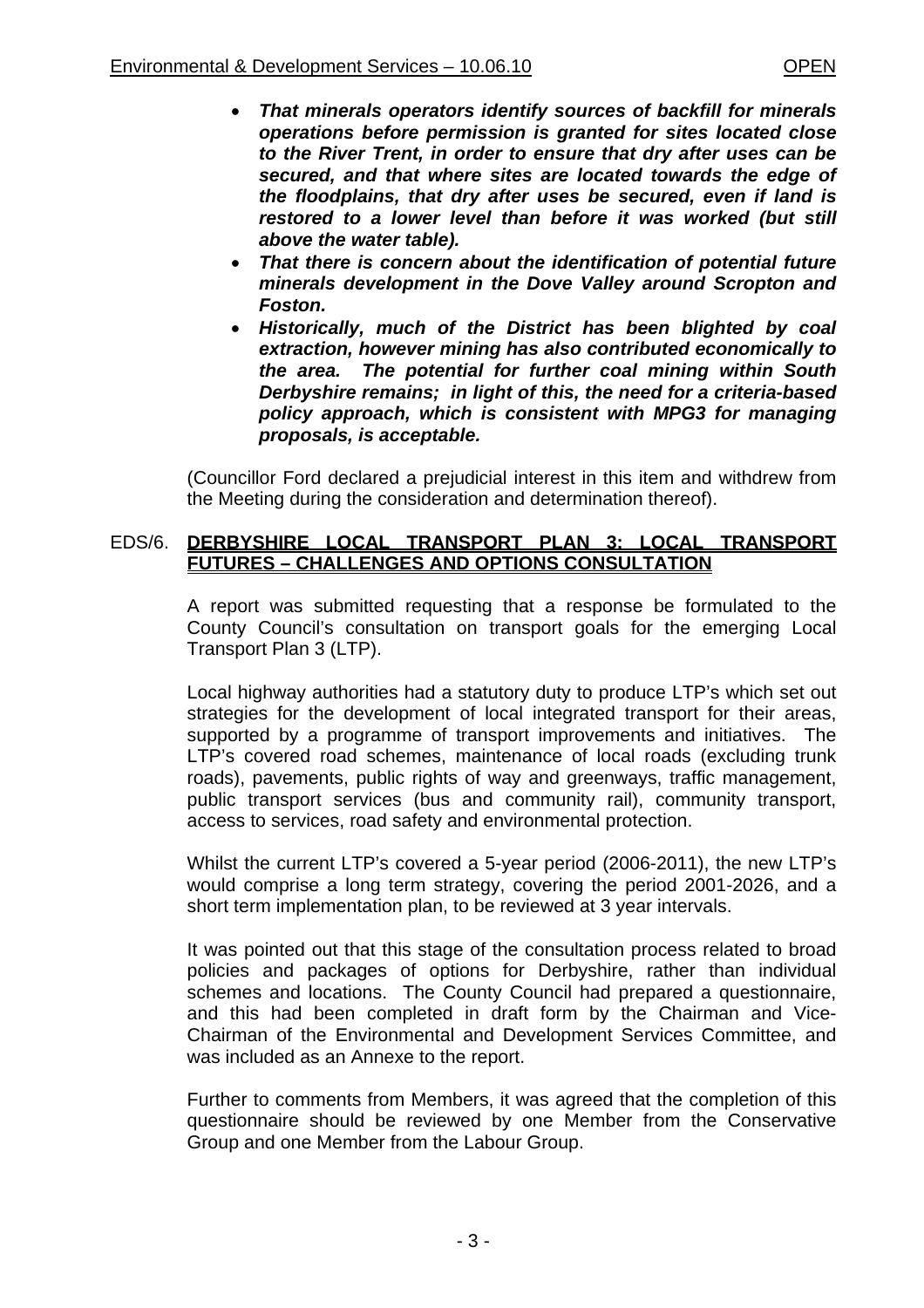# *RESOLVED:-*

*That completion of the questionnaire be delegated to Councillor Bladen (Chairman) and Councillor Taylor, to be submitted by Thursday 17th June 2010.*

# EDS/7. **PERFORMANCE MANAGEMENT REPORT (1st APRIL 2009 TO 31st MARCH 2010)**

A report was submitted detailing achievements for the year ending 31st March 2010, in relation to the current four key strands of the Council's Corporate Plan 2009-14. The Corporate Plan Action Plan consisted of four main themes, of which this Committee was responsible for actions within Sustainable Growth and Opportunity theme. Details were provided within appendices to the report.

Key achievements for the year ending 31st March 2010 were itemised, along with summary details of actual/outturn performance against targets within the Corporate Plan.

Members were given further details on, community heat schemes, the reletting of commercial properties and local performance indicator ES007 - the tonnage of CO2 reductions arising from energy efficiency improvements. It was agreed that further details would be provided to Members on the last item.

It was also requested that thanks be passed to the team responsible for the improvement of street and environmental cleanliness.

## EDS/8. **SERVICE PLANS 2010/11**

It was reported that Service Plans had been distributed, and Members of the Environmental and Development Services Committee were asked to focus on the following service areas:

- Planning Services.
- Environmental Services.
- Leisure and Community Services.

Each Plan contained sections on scope and aims of the service, key achievements and priorities for action, people and resources, national local performance information, managing risks, energy efficiency improvements and partnerships, and the consultation and communication that had been undertaken.

Service Plans reflected the current themes and priorities within the Corporate Plan 2009-2014 and the South Derbyshire Sustainable Community Strategy 2009-2029.

It was confirmed that there would also be a full presentation by each Head of Service at a separate meeting.